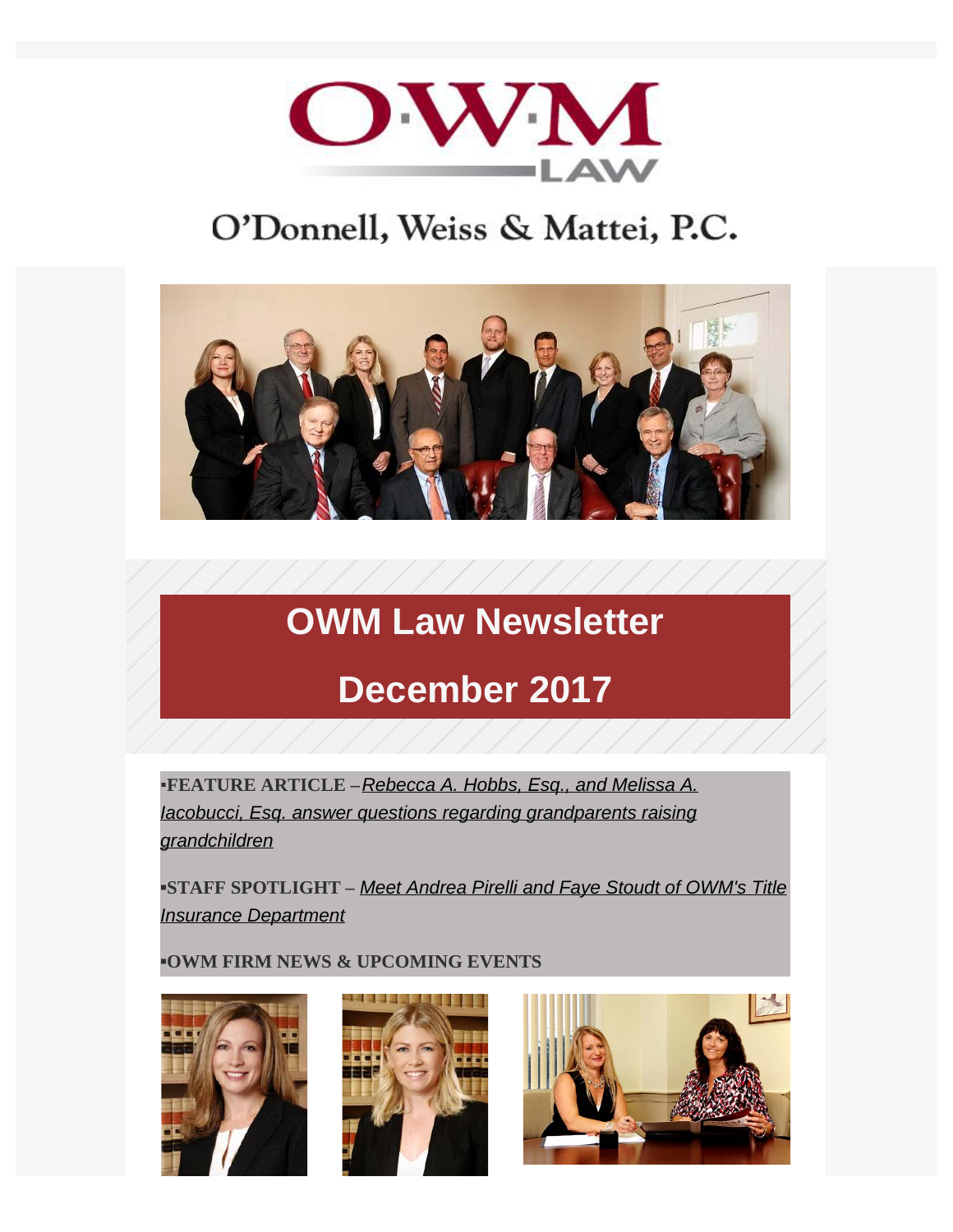

#### **Grandparents Raising Grandchildren**

The U.S. 2010 Census revealed that in Pennsylvania, 239,819 children under the age of 18 live in homes with grandparents or other relatives (this is 8.6% of the children in Pennsylvania.) However, in the majority of these households, grandparents do not have a formal legal relationship with their grandchildren. This article explores legal options for grandparents raising grandchildren and explores the legal challenges a grandparent may face.

(Please click here [to continue reading this article](http://www.owmlaw.com/blog/owm-blog-grandparents-raising-grandchildren/))

Watch OWM's December 2017 Legal Talk program regarding Grandparents Raising Grandchildren our website [here.](http://www.owmlaw.com/resources/legal-talk/)

Please consult with OWM's [Family Law](http://www.owmlaw.com/areas-of-practice/family-law/) and [Elder](http://www.owmlaw.com/areas-of-practice/elder-law/)

[Law](http://www.owmlaw.com/areas-of-practice/elder-law/) Attorneys regarding this issue and additional questions.

#### **Upcoming Events**

[David A. Megay, Esq.](http://www.owmlaw.com/attorneys/david-a-megay/), speaking at Chester County Night School Seminars at Owen J. Roberts Middle School, Pottstown, PA on 3/27/18 from 6:30 p.m.- 8:30 p.m. entitled "Ask the Lawyer: Starting and Operating Your Own Business," and on 4/24/18 from 6:30 p.m.-8:30 p.m. entitled "Ask the Lawyer: Buying and Selling Real Estate in Pennsylvania" (contact Chester County Night School at 610-692-1964 or online at [www.chestercountynightschool.org](http://www.chestercountynightschool.org/)).

[Kathleen M. Martin, Esq.](http://www.owmlaw.com/attorneys/kathleen-m-martin/), speaking at Chester County Night School Seminars at Pierce Middle School, West Chester, PA, on 3/20/18 from 7:00 p.m.-8:30 p.m., and at Owen J. Roberts Middle School, Pottstown, PA, on 4/10/18 from 7:00 p.m.-8:30 p.m., entitled "Unique Needs of Aging Adults: An Elder Law Perspective"; and at Pierce Middle School, West Chester, PA, on 4/3/18 from 7:00 p.m.-8:30 p.m., and at Owen J. Roberts Middle School, Pottstown, PA, on 4/24/18 from 7:00 p.m.-8:30 p.m., entitled "Beyond the Simple Will" (contact Chester County Night School at 610-692 1964 or online at [www.chestercountynightschool.org](http://www.chestercountynightschool.org/)).



Watch OWM's Legal Talk on PCTV, Tuesdays at 8:30 Channel 28, and Thursdays at 9:30 p.m. Channel 98, or on our website [here](http://www.owmlaw.com/resources/legal-talk/).

Read Legal Ease every first and third Sunday in the **[Pottstown Mercury.](http://www.pottsmerc.com/)** 

#### [Andrea Pirelli and Faye Stoudt,](http://www.owmlaw.com/areas-of-practice/real-estate/title-insurance/) [OWM Title Insurance Dept.](http://www.owmlaw.com/areas-of-practice/real-estate/title-insurance/)

### **Staff Spotlight**

This month we are pleased to continue our new Staff Spotlight Series with our second edition, focusing on the OWM Title Department. We would like to introduce Andrea Pirelli and Faye Stoudt, who are our Real Estate Settlement Coordinators. In their roles, they communicate with realtors, lenders, buyers and sellers to facilitate the settlement process and provide the title insurance and transfer of title in the purchase and sale of residential and commercial real estate. [\(click to read](http://www.owmlaw.com/blog/staff-spotlight-andrea-m-pirelli-faye-m-stoudt-dec-2017/) [more about Andrea and Faye\)](http://www.owmlaw.com/blog/staff-spotlight-andrea-m-pirelli-faye-m-stoudt-dec-2017/)